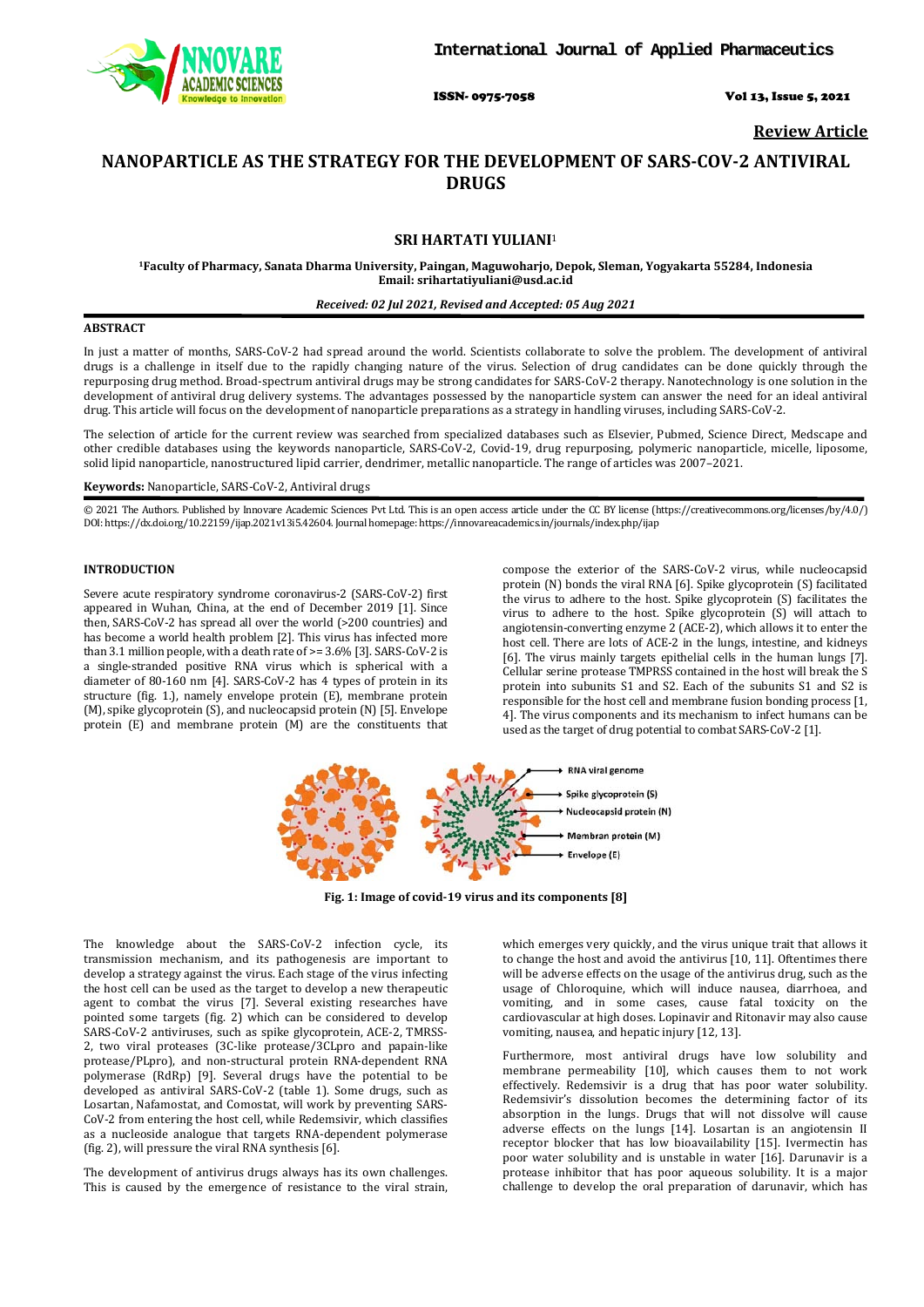good bioavailability [17]. Therefore, innovative drug development is necessary to overcome the weaknesses of viral treatment and drug traits as mentioned earlier. Nano-particle is a suitable drug delivery system candidate for viral treatments, including SARS-CoV-2. Nanoparticle advantage at combating antiviral drug problems lies in its ability on increasing bioavailability, protecting the drug, controlling the drug release, decreasing drug resistance, penetrating the cell barrier, and having a specific target [18, 19].



**Fig. 2: Picture of the mechanism by which the virus infects human cells and what drugs prevent it [1]**

| Table 1: List of potential drugs to be developed as SARS-CoV-2 antivirus |                  |                                                                                               |              |  |
|--------------------------------------------------------------------------|------------------|-----------------------------------------------------------------------------------------------|--------------|--|
| Agent                                                                    | Classification   | <b>Mechanism of action</b>                                                                    | Reference    |  |
| Bamlanivimab                                                             | immunomodulators | Entrance blocking drug via inhibiting spike protein binding ACE-2                             | $[1]$        |  |
| Losartan                                                                 | Angiotensin II   | Entrance blocking drug via blockage ACE-2                                                     | [20]         |  |
|                                                                          | receptor blocker |                                                                                               |              |  |
| Nafamostat                                                               | antiviral        | Entrance blocking drug via inhibiting S-mediated membrance fusion                             | [21, 22]     |  |
| Camostat                                                                 | antiviral        | Entrance blocking drug via TMPRSS2 inhibitors                                                 | [22, 23]     |  |
| Hydroxychloroquine                                                       | antimalarial     | Endosome fusion blocking agent. It works as a fusion blocking agent by inhibiting             | [13, 24, 25] |  |
| and Chloroquine                                                          |                  | vital lysosome function caused by increasing pH                                               |              |  |
| Teicoplanin                                                              | antibacterial    | Endosome fusion blocking agent. Teicoplanin blocks cathepsin L, which mediated                | $[26]$       |  |
|                                                                          |                  | the cleavage of viral protein so that the virus can't fusion with the host cell.              |              |  |
| Favipiravir                                                              | antiviral        | Favipiravir prevents and inhibits RNA strand elongation and viral proliferation.              | $[27]$       |  |
| Remdemsivir                                                              | antiviral        | Redemsivir blocks RdRp through its nucleoside component                                       | [25, 28]     |  |
| Ribavirin                                                                | antiviral        | Ribavirin inhibits replication of the virus by degrading viral RNA                            | [29]         |  |
| Ivermectin                                                               | anthelmintic     | Ivermectin inhibits importin $\alpha/\beta$ 1-mediated nuclear import so that it can suppress | [30]         |  |
|                                                                          |                  | the replication of viral RNA.                                                                 |              |  |
| Oseltamivir                                                              | antiviral        | Oseltamivir is a neuraminidase inhibitor, which hinders viral expansion to the body.          | $[31]$       |  |
| Darunavir                                                                | antiviral        | Darunavir combat SARS-CoV-19 through its main protease enzyme by blocking                     | $[32]$       |  |
|                                                                          |                  | SARS-CoV-19                                                                                   |              |  |
| Lopinovir/Ritonavir                                                      | antiviral        | Lopinavir and Ritonavir are protease inhibitors. They imitate the normal peptide              | $[25]$       |  |
|                                                                          |                  | linkage and bind to PLpro and 3Clpro.                                                         |              |  |
| Nitazoxanide                                                             | anthelmintic     | It inhibited viral N protein expression and pro-inflammatory cytokines and                    | [33]         |  |
|                                                                          |                  | interleukin 6                                                                                 |              |  |

# **Repurposing drug**

SARS-CoV-2 global pandemic needs immediate handling. In SARS-CoV-2 therapy, the concept of repurposing drugs has become the norm. Clinical tests with repurposed drugs are being conducted throughout the world to immediately find solutions in regards to the virus [34]. The therapeutic approach by using existing drugs that have been approved for use for other purposes is called drug repurposing [35]. Drug repurposing becomes a promising solution in the development of SARS-CoV-2 drugs because it may reduce time and development costs. The development stages such as chemical optimization, *in vitro* and *in vivo* study, toxicity test, production process, formula development, pharmacokinetics profile, and safety test have been surpassed clinically [36, 37]. Drugs that have been used as SARS and MERS antiviral, either single or a combination, are potential to be studied as the remedy to combat SARS-CoV-2 [37].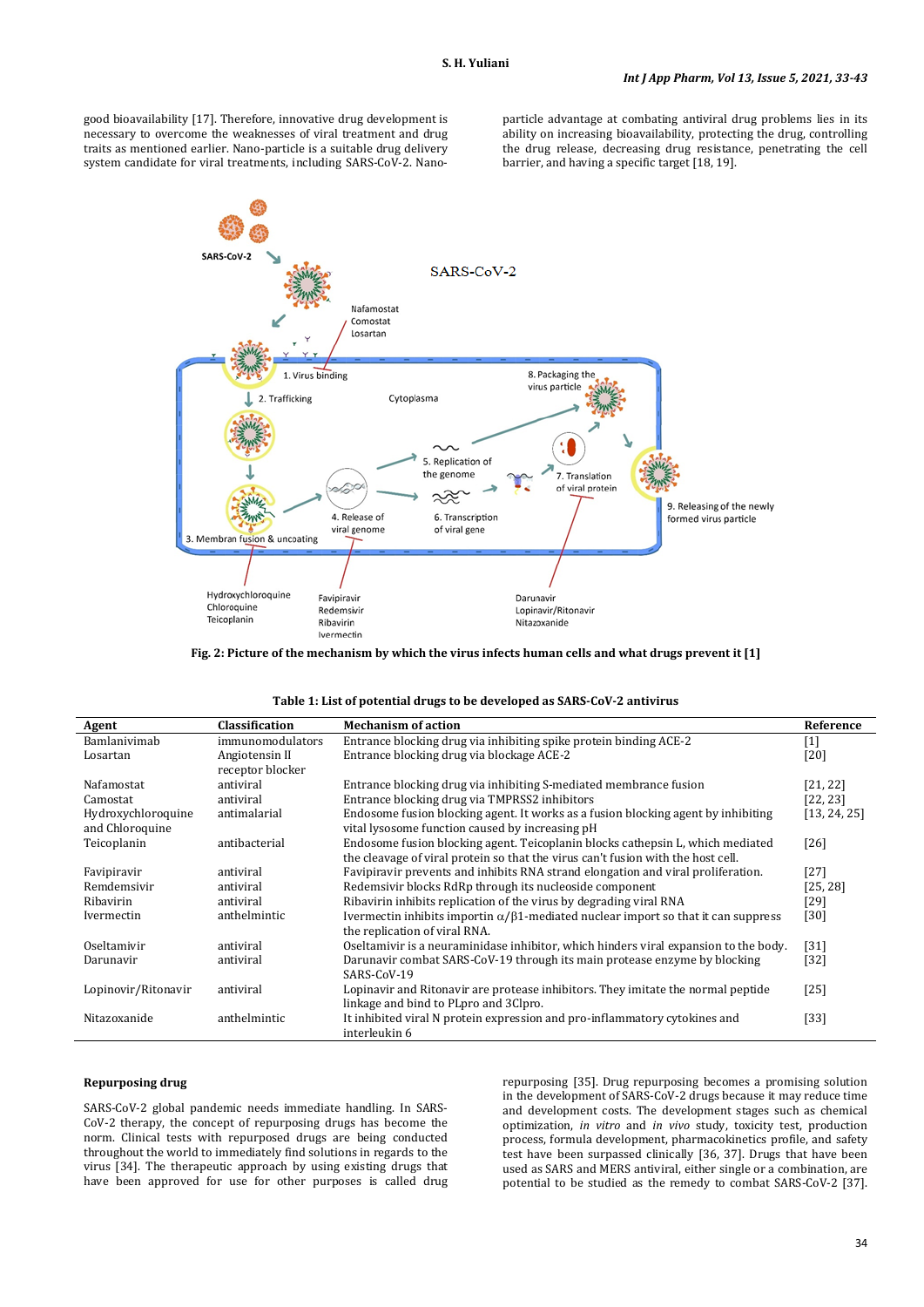Moreover, antiviral drugs, antimalaria, antiparasite, and corticosteroids are also potential to be developed and evaluated for repurposing as SARS-CoV-2 antiviral [34].

Drug repurposing scenarios in the development of SARS-CoV-2 drugs can be completed in three ways: same target–new virus; same target–new indication; and new target–new indication. The same target–new virus scenario happens when the drug has a specific target on the viral replication and is active towards another virus, then this drug is potential to be used against Covid-19. For example, redemsivir, a broad-spectrum antiviral, has a promising effectivity on the treatment of MERS and SARS. Same target–new indication scenario can be implemented if the drug has the ability to modulate pharmacological target on the pathogenic proses that is related to the viral infection. For example, imatinib (anticancer) hinder Abelson cellular kinase and is found actively combating Coronavirus. Meanwhile, a new target–new indication scenario happens when drugs with some biological activities can identify a new molecule as a target, especially for antiviral replication. Antimicrobe agents such as itraconazole, nitazoxanide, and teicoplanin are found to have activities to prevent the virus from infecting the cells [37].

The first redemsivir was developed to combat the Ebola virus in 2016. Redemsivir is a broad-spectrum antiviral agent with a mechanism to prevent RNA-dependent RNA-polymerase; therefore, it is very potential to be developed as a Covid-19 antiviral agent. Clinical tests on redemsivir combating SARS-CoV-2 that were done by National Institure of Allergy and Infection Diseases (NIAID) show that the patients heal quicker and recover on the 11<sup>th</sup> day. The study from Gilead Sciences of Foster City California shows that administering redemsivir for 5 d and 10 d produce similar clinical improvements. Although there are differences in the clinical test results, FDA allows the usage of redemsivir for Covid-19 treatment [7].

Ribavirin is proven to be effective as a therapeutic agent on the SARS-CoV pandemic in 2003 and MERS-CoV in 2012. Ribavirin works by obstructing RNA-dependent polymerase. Not many clinical tests have been carried out on this drug. Ribavirin has EC50 that is far higher than redemsivir and chloroquine. Moreover, Ribavirin clinical studies against Covid-19 show an adverse reaction, dependent on the toxicity of the toxin and hematologic [7].

Favipiravir is developed by Toyama Chemical Japan in 2014 and has been proven to be effective in treating influenza, Ebola, and norovirus [7]. Administering Favipiravir on Covid-19 patients shows an improvement in their conditions, which is better than administering Lopinavir-Ritonavir. Favipiravir accelerates viral clearance (4 d instead of 11 d) with fewer adverse events (11% compared to 55.6%). In Covid-19 patients that received Favipiravir,

cough, fever, and respiratory problems decreased [38]. Lopinavir-Ritonavir is a combination of antiretroviral for HIV-positive patients. However, in clinical tests on Covid-19 patients, this combination does not show improvement in clinical outcomes [39].

#### **Nanoparticle as the delivery vehicle**

Nanoparticle is a system that has particles with a diameter of<200 nm [40], while other source defines it as particles that have a size<1 μm [41]. Nanoparticles are designed to target diseased cells that allow direct treatment on the cells, increasing efficacy and reducing toxicity [42]. Because of its high surface area to volume ratio, nanoparticles are able to improve the basic properties of drugs and bioactivities. Nanoparticles can improve solubility, stability, pharmacokinetics, biodistribution and bioavailability in addition to targeted delivery, and controlled drug release. Furthermore, the application of nanoparticles can reduce delivered drug's toxicity [43, 44]. The purpose of nanoparticles usage is to increase the effectiveness of the drugs and minimize toxicity. Targeted drug delivery is the most promising strategy to combat SARS-CoV-2.

Based on their unique properties, nanoparticles are suitable as a drug delivery system to fight SARS-CoV-2. The beneficial properties of nanoparticles are related to their small size. These nano-scaled particles can deliver drugs intracellularly and target down to the subcellular level. Nanoparticles can overcome the body barrier so that parts of the body that are difficult to access by drugs can be overcome with this nanoscale system [45]. As a targeted dosage form, some properties of the nanoparticles must be controlled. The properties include size, surface charge, and geometric shape. In order to obtain the desired properties and avoid side effects, the size, surface charge, and geometric shape must be correct. Other required properties are lack of immunogenicity, biodegradability, ease of manufacture, stability, cost-effectiveness, and the ability to release contents only at the site of action [46]. Nanoparticles properties can be adjusted through their composition (organic, anorganic, hybrid), shapes, and surface properties (functional groups, attachment target moieties, surface charges, etc) [43].

The factors that determine the success of nanoparticles as a drug delivery system are their shape and size. Both will influence how the body recognizes the drug and determines its pharmacokinetic properties, targeting ability, and toxicity. The optimal size of the nanoparticles is 100 nm, while the size>200 nm will activate the lymphatic system so that the drug will be eliminated quickly. Nanoparticle sizes of around 100 nm have been shown to significantly increase the amount of drug delivered. The increase in the amount of this drug is related to the high surface area to volume ratio and avoiding elimination by the lymphatic system [46].



**Fig. 3: Nanoparticle drug delivery system for antiviral [18]**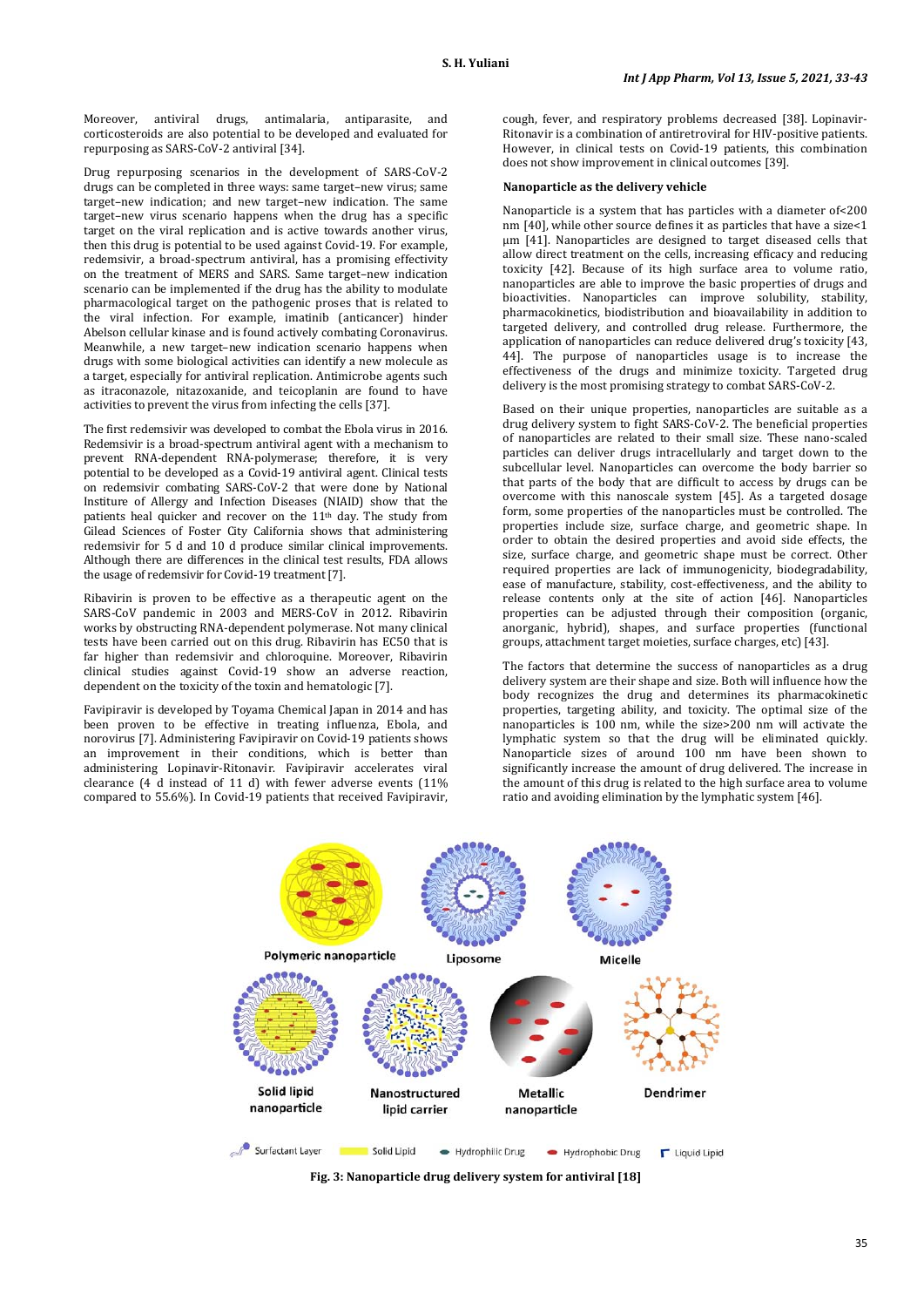Nanoparticles have also been developed in viral treatment. Nanoparticles enter the body intranasally and will reach the damaged tissue. Drugs can be actively or passively transferred from the extracellular fluid into the intracellular fluid at the epithelial junction. Then drug targeting will depend on surface properties [18, 47]. One of the applications of nanoparticles is the antiviral acyclovir. Acyclovir is widely used to treat various virus-like varicella-zoster, herpes, and Epstein-Bar virus. Micelle polymers have been used to encapsulate acyclovir so that its solubility and bioavailability are increased [18]. HIV mainly attacks lymphoid tissues. Antiretroviral drugs must be able to penetrate the mucosal epithelial barrier to reach the target organ. Nanoparticles have been applied to the antiretroviral ritonavir, lopinavir, and efavirenz to achieve this goal [47]. Nanoparticles systems used as an antiviral includes liposome, micelle, polymeric nanoparticle (nanocapsule and nanosphere), solid lipid nanoparticle, nanostructured lipid carrier, dendrimer, etc [11].

### **Liposome**

The word liposome originated from two Greek words that is lipos, meaning fat, and soma, meaning body. Liposomes are first introduced by Dr Alex D. Bangham in 1964 [48]. Liposomes are small spherical carriers made of cholesterol or non-toxic natural phospholipids. Liposomes have a size between 15-1000 nm [18]. The liposome contains one or more phospholipid bilayer membranes, with its polar head will lead to the interior and exterior of the water phase. Because the liposome contains hydrophilic and hydrophobic groups, in the water medium, it forms a spherical double layer. This layer is called the lamella [49].

Liposome shows several advantages over conventional systems, including increasing drug delivery, increasing efficacy, increasing drug stability through encapsulation, reducing systemic toxicity, improving drug performance features, protecting drugs from the environment, biocompatible, and biodegradable. Drug-loaded liposome determines the distribution of the drug in plasma so that it can improve its biodistribution and pharmacokinetics [43]. The aqueous core will trap the drugs during delivery until its release, stimulated by active or passive targeting [18]. One of the reasons liposomes can improve antiviral drug delivery is due to its bilayer structure. It allows liposomes to protect the degradation of the drug in the gastrointestinal tract and other metabolisms, which increase efficacy and bioavailability [48]. Several polymers are used to increase stability, which includes Poly(lactic-co-glycolic acid) (PLGA) and Polyethylene glycol (PEG). The usage of PEG can increase stability in blood circulation. Its biocompatible and biodegradable properties make it perfect as therapeutic carrier [43].

Liposomes have unique properties and can deliver both watersoluble and lipid-soluble drugs [49]. Water-soluble drugs are introduced into the liposome in the aqueous core section and lipidsoluble drugs can be embedded in a lipid. The efficiency of the drug in the liposome is determined by the hydrophobicity of the charge on the liposome surface, the size of the liposome and the fluidity of the dispersion. The characteristics of this liposome will affect its stability and biodiversity. There are several disadvantages of liposomes as antiviral carriers, including low stability both *in vitro* and *in vivo*, a low combination of drugs in the aqueous core and lipid bilayer, and expensive production costs [50].

Ivermectin is usually called 22,23-dihydro-avermectin B1 [51]. This drug works by obstructing the replication of viral RNA. The use of Ivermectin can reduce viral RNA by 5000 times in 48 h [30]. Ivermectin pharmacokinetics behaviour depends on the route of administration, formula used and pathophysiology of the host. The development of drug delivery must be done to achieve optimal Ivermectin bioavailability. One promising dosage form is a liposome. Croci *et al.* [51] make Ivermectin liposomes by using phosphatidylcholine ingredients originating from soybeans. The study proves that Ivermectin liposomes have lower toxicity than free Ivermectin. Ivermectin's activity as an antiviral is also proven to increase after being formulated as a liposome. The use of Ivermectin liposome proves to reduce more EC50 than Ivermectin alone. Croci *et al.* also discover that the difference in the formula can cause differences in Ivermectin's effectivity as an antiviral [51].

Lactoferrin of a multifunctional glycoprotein is currently being developed in the treatment of SARS-CoV-2. Lactoferrin liposome shows promising results by inhibiting the entry of viruses, reducing inflammation [52] and having the activities as an immunomodulator. Lactoferrin liposomes will be related to ACE-2 so that SARS-CoV-2 will not interact with ACE-2, which causes it to not be able to enter the host cell. Serrano *et al.* state that the use of Lactoferrin liposome will significantly improve the condition of SARS-CoV-2 patients in 5 d [53]. Tai *et al.* [54] in their research about liposomal hydroxychloroquine found that giving liposomal hydroxychloroquine by inhalation will increase the amount of hydroxychloroquine in the lungs (30 times), the half-life in the lungs is longer (2.5 times), but the blood level is lower than the intravenous administration of free hydroxychloroquine [54].

Liposome is very potential to be developed as one of the drug delivery systems for antiviral drugs, including SARS-CoV-2 antiviral. Either water-soluble or lipid-soluble drugs can be carried by liposomes. Liposome formulations will increase the effectiveness of antiviral drugs and reduce their toxicity as has been proven in Ivermectin, lactoferrin and hydroxychloroquine above.

### **Micelles**

Micelle is the spontaneous formation of colloidal particles with a diameter of 5-100 nm which has a hydrophobic centre and a hydrophilic surface. Amphiphilic copolymers which have hydrophobic and hydrophilic parts are widely used in the formation of micelles [55]. Micelles form spontaneously at a certain concentration and temperature. At low concentrations, the amphiphilic molecule separates, but as the concentration increases, the amphiphilic molecule will form an aggregation. The concentration of the amphiphilic molecule at which micelles are formed is called the critical micelle concentration. Meanwhile, the temperature at which micelles begin to form is called the critical temperature [56]. The aggregation of surfactants in a liquid colloid medium at a certain surfactant concentration (more than the critical micelle concentration) and a certain system temperature will result in the formation of micelles. Lipid micelles have a single layer of lipid layers with fatty acids and aqua core for each type of oil in water  $(0/W)$  and water in oil  $(W/0)$  [8].

Polymeric micelles are widely used to increase drug solubility in water, improve bioavailability, reduce toxicity and adverse effects, improve permeability across physiological barriers and increase drug biodistribution [55,56]. Micelles can be designed as a targeting drug delivery because 1) they increase the permeability and retention effects; 2) they are made from copolymers which are responsive to stimuli; 3) they attach a specific target ligand molecule to the micelle surface [55]. Based on the physicochemical properties of the antiviral or immunomodulatory agent, either the surfactant layer or the core can be used to load the agent [8].

Acyclovir is an antiviral that is widely used to treat various kinds of virus for example, herpes simplex virus (HSV) type 1 and 2, varicella-zoster virus and, to a lesser extent,, cytomegalovirus and Epstein-Barr virus [57]. Recently, Baker [58] states that acyclovir provides a promising solution to treat SARS-CoV-2 patients. Thirty-eight patients with SARS-CoV-2 were given acyclovir treatment. Acyclovir was proven effective, safe and inexpensive for 29 patients, while 9 patients were still being treated. There has been no adverse effect and death so far in treatment (58). Polymeric micelles have been used as a delivery system for acyclovir antiviral. Sawdon *et al.* [57] made acyclovir micelles using polycaprolactone with methoxy-polyethylene glycol or chitosan. Polycaprolactone was chosen as a vehicle because it is biocompatible and biodegradable. Acyclovir can cause the ringopening of polycaprolactone and ultimately result in the encapsulation of acyclovir by polycaprolactone. Methoxypolyethylene glycol or chitosan is added to improve the physical properties of these preparations. Acyclovir is rapidly released in the first 2 h followed by a sustained release pattern for up to 48 h. Hydrolysis of the ester bonds between acyclovir and polycaprolactone causes Acyclovir to be released. The polymeric micelle acyclovir exhibits biocompatibility and is non-toxic [57].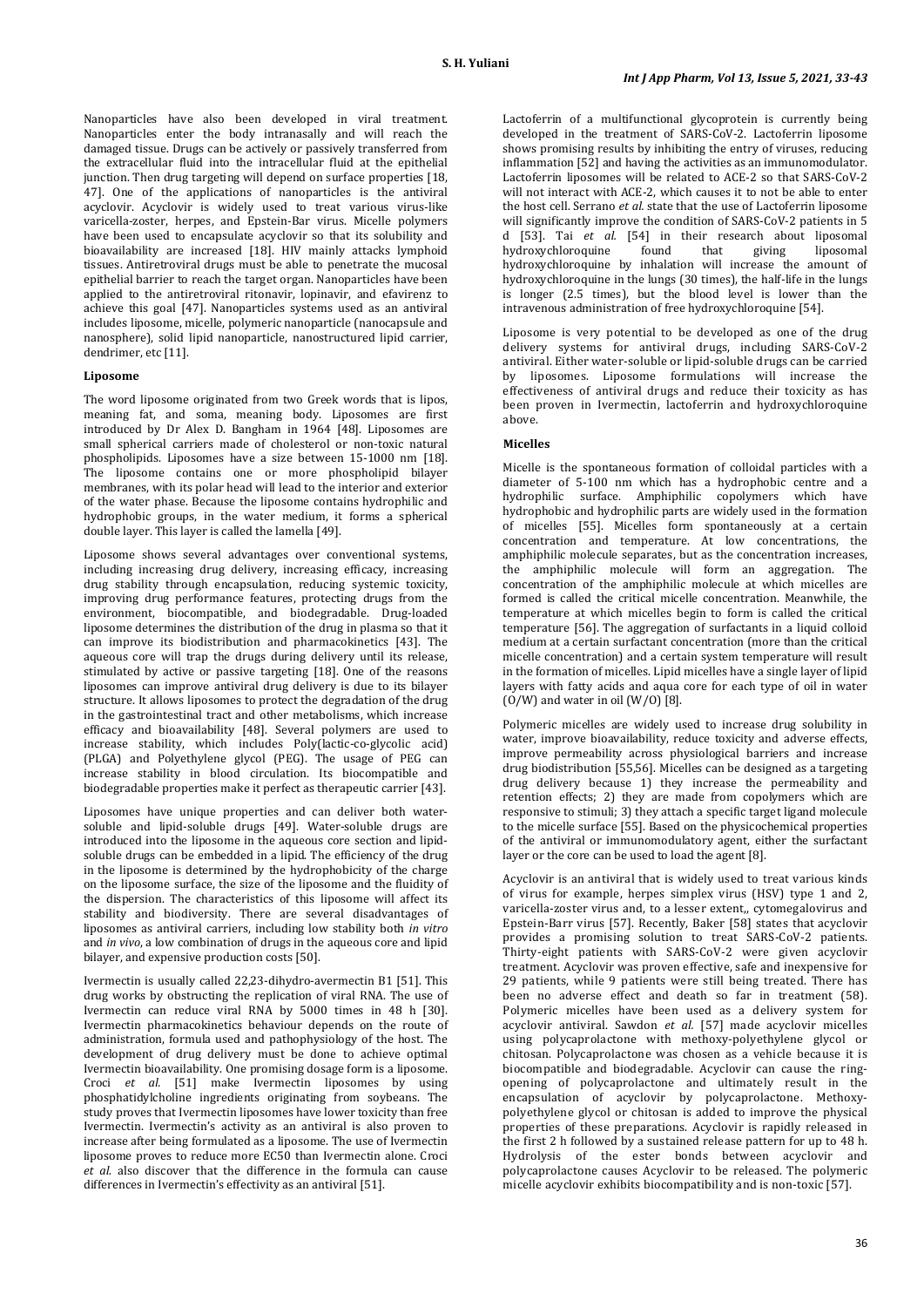Ribavirin, an antiviral that works by inhibiting viral RNA replication [28], has been formulated in the form of micelles for hepatocytic targeting by Craparo *et al.* in 2013. Galactosylated micelles are produced by reacting polyhydroxyethyl-2-aminoethylcarbamat-DL aspartamide (PHEA-EDA), polylactic acid (PLA) and lactose to produce copolymer PHEA-EDA-PLA-GAL. This copolymer is then mixed with Ribavirin to produce galactosylated micelles loaded with Ribavirin using dispersion and ultrasound techniques. The resulting ribavirin micelle galactosylade is 10 nm in size, spherical in shape and drugloaded with 2.7%. This preparation is stable on plasma mimicking media and extracellular fluid but hydrolyzed by enzymatic activity [59]. By using a suitable polymer, ribavirin micelles can also be developed for SARS-CoV-2 therapeutic purposes.

### **Polymeric nanoparticle**

Polymeric nanoparticles are solid polymer particles made from natural or synthetic polymers with sizes between 10-1000 nm. Antiviral drugs will be encapsulated into the polymer matrix or absorbed on the surface [60, 61]. The polymeric nanoparticles in which the drug is encapsulated in it are called nanocapsules (<300 nm), whereas if the drug is adsorbed on the surface or embedded on the matrix, it is called the nanosphere (10-200 nm) [62]. These polymeric nanoparticles will increase the solubility of hydrophobic drugs, provide stability in the extracellular environment, and reduce toxicity and have a high therapeutic ratio [43]. They can reach specific target sites in the body because they are nano in size. This system can also be used as controlled drug delivery [61]. For certain purposes, the hydrophobic polymeric surface of the nanoparticles can be modified. The modification of the surface can be carried out by physical adsorption of the protective polymer on the particle surface or by chemical grafting of the polymer chain onto the particles. An example of the modification of surface using the absorption of polyethylene oxide and polypropylene oxide copolymers on the surface of polystyrene latex particles through hydrophobic interactions. The surface of polystyrene nanoparticles can also be altered with dextran and dextran-PEG copolymers by means of a hydrophobic bonding mechanism. Other copolymers that are widely used in surface modification are PEG copolymers and polylactide-glycolide (PEG-PLAGA) [63].

The polymeric surface properties of the nanoparticles can be adjusted to allow for incorporation with various drugs as well as antigens. The modification of the surface with hydrophilic polymers such as PEG is essential to minimize nonspecific interactions with serum proteins and to avoid phagocytic uptake, thereby extending half-life and improving pharmacokinetic profiles. The delivery of vaccines using polymeric nanoparticles has been known to induce anti-inflammatory and immune responses to T cells. Usually, this type is made by mixing the polylactic-co-glycolic acid polymer with influenza epitope at solvent [9].

Ribavirin has been widely used as an antiviral agent by inhibiting RNA replication. In conventional therapy against viral infections (hepatitis C) Ribavirin will cause dose-dependent hemolytic anemia [64]. In their research, Wu *et al.* [65] state that the level of Ribavirin in red blood cells (RBC) is 5 times the level in peripheral blood mononuclear cells (PBMNC). PBMNC describes the amount of Ribavirin in the liver. This is what causes hemolytic anemia [65]. Abo-zeid and Garnett in their research, found that polymeric Ribavirin nanoparticles were found in low amounts in RBC so that polymeric Ribavirin nanoparticles could be used to improve the therapy of viral infections in the liver by increasing efficacy and minimizing side effects [64].

#### **Solid lipid nanoparticles**

Solid lipid nanoparticles (SLN) are a system similar to liposomes but differ in their lipid aggregation status [17]. Solid lipid nanoparticles have spherical shapes with a diameter of 50-1000 nm. The essential ingredients for the manufacture of SLN are lipids that are in a solidstate at room temperature, emulsifiers, active pharmaceutical ingredients (API) and a suitable solvent system. The advantages of

SLN over liposomes are 1) avoiding the use of organic solvents; 2) has good reproducibility and allows it to be produced on a large scale; 3) enhances stability due to its rigid lipid matrix; 4) has a large entrapment efficiency against hydrophobic drugs; 5) has the ability for controlled release. This SLN changes the dimensions of drug delivery by combining the advantages of microemulsions, liposomes and polymeric nanoparticles. This SLN can also be used intravenously because an aqueous solution or aqueous surfactant can be dispersed spontaneously [66]. The small particle size is also the key to delivering the drug to the target. The size of solid lipid nanoparticles <10 nm will be able to diffuse into the blood capillaries, the size of 10-100 nm can deliver drugs into the lymphatic capillaries by convection, while the dimensions of 100- 200 nm its ability to diffuse rapidly has decreased [67].

The critical elements that determine the efficiency of delivery include particle size, surface charge, PEGylation, and surface modification by the target ligand [67]. Solid lipid nanoparticles can undergo phagocytic uptake, which can be minimized by surface modification. Cyclodextrins are widely used to increase solubility in water, increase bioavailability and improve physicochemical properties of drugs with their inclusion complexes. The addition of a cyclodextrin inclusion complex to the SLNs will improve the drug release profile of the system. Liquid SLN stability is also good. Aqueous SLN is stable for 3 y of storage. The tendency of SLN to gel formation related to long storage and light exposure can be overcome by lipid modification [66].

The SLN consists of a phospholipid lining a solid hydrophobic central matrix (containing the hydrophobic tail of the phospholipid). The SLN also contains solid lipids, emulsifiers and also active pharmaceutical ingredients (APIs). APIs that are incorporated into SLN include drugs, proteins, plasmids, DNA, and genes. The lipids used in the SLN formation are surfactants which are thus stabilized at physiological temperature and are solid in room form. Based on its structure, the lipid is divided into fatty alcohols, fatty acids, fatty esters, triglycerides and partial triglycerides. Emulgators that are widely used in SLN are nonionic polymers, ionic polymers, surfactants and organic salts [66].

The formation of colloid nanoparticles is related to the interface and surface tension between the two fluids. The main principle of SLN formation is the adhesion force of two liquids. Usually, the interface tension of two liquids is bigger than its surface tension because the attractive forces are weaker than that of gases. The molecules at the interface get free energy from the interface stress when they are agitated and form a spherical system to minimize free energy. Solid lipid nanoparticles are very similar to the emulsion, where solid lipids, which is melted and mixed with the aqueous phase, are used as substitutes for the oil phase. High-speed agitation used in this mixture will result in the formation of one dispersed phase droplet in the dispersion medium. When a surfactant is added as the third substance, the interface tension between the two liquids decreases, thereby reducing the surface energy and forming a stable SLN [66]. The SLN preparation method can be done by high-pressure homogenization, solvent evaporation, ultrasonication, solvent emulsification-diffusion/solvent emulsification evaporation, emulsification-diffusion/solvent microemulsion based, supercritical fluid, double emulsion, spray drying, precipitation, ultrasound dispersion film, solvent injection, coaservation, and membranes contractor methods [68].

FDA has approved the Lapinovir of a protease inhibitor [24] for use as an antiviral for SARS-CoV-2 [69]. Ravi *et al.* in 2014 have formulated lopinavir into SLN preparations. SLN loaded lopinavir is made with stearic acid as a solid lipid. The resulting SLN has a particle size of 233 nm with an efficiency of entrapment of 83%. Compared to commercially available preparations, SLN loaded with lopinavir has 5 times the bioavailability [70]. In 2017, Javan *et al.* encapsulated ritonavir in SLN. They concluded that the SLN could efficiently encapsulate ritonavir, maintain its antiviral activity, and modulate drug release as a promising nanocarrier carrier. SLN provides a good capacity for hydrophobic antivirals such as ritonavir [71].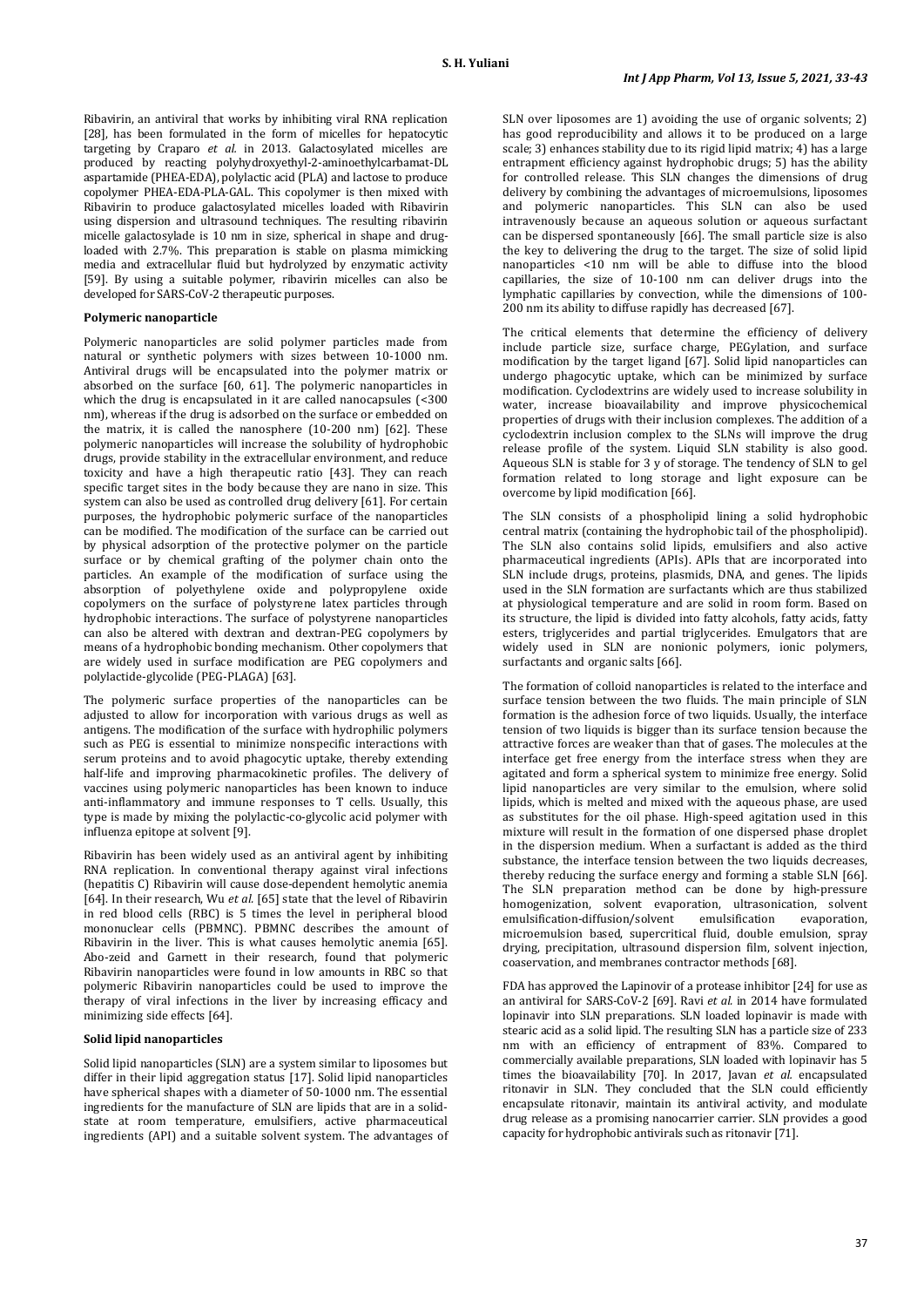

**Fig. 4: Solid lipid nanoparticle and nanostructured lipid carrier [76]**

### **Nanostructured lipid carrier**

Nanostructured lipid carrier (NLC) is a drug delivery system consisting of a combination of solid and liquid lipids as its core matrix, with sizes between 10-1000 nm [72, 73]. The basic ingredients for making NLC are biodegradable and biocompatible (solid and liquid) lipids and emulsifiers [73]. This NLC is a development of SLN in order to overcome the weaknesses of SLN [74]. SLN has advantages because it uses physiological lipids, it does not use organic solvents, and it can be applied on the production scale. As an SLN delivery system, it can increase bioavailability, protect the drug from the environment, and have a controlled release character. However, SLN also has disadvantages, including unpredictable gelation tendency, polymorphy transition, low incorporation caused by the solid lipid crystal structure, drug release from the matrix during storage [72, 75]. The NLC formulation is based on incorporating the drug in a mixture of various ratios of solid and liquid lipids. NLC is designed to produce less/no crystalline matrix in the compacted core to overcome the weakness of SLN. The preparation method between SLN and NLC is not different, the difference between the two is in the composition of the core/matrix [75]. Core NLC is made from a mixture of solid and liquid lipids, which form an imperfect crystalline interior that aims to improve the capacity of the drug. The liquid phase in NLC inhibits drug release during storage [67]. The addition of liquid lipids to the NLC matrix is a fundamental step, as it significantly increases its properties compared to SLN [76].

These nanocarriers can be used to transport both hydrophilic and lipophilic drugs. This NLC can be used by oral, parenteral, ocular, pulmonary, topical or transdermal routes. Based on the location of the combined drugs, NLC is divided into 3 types, namely imperfect crystal model, amorphous model, multiple types (O/F/W) (fig. 4) [73]. Imperfect crystal LNC consists of an irregular matrix with many cavities which accommodate more drugs in the amorphous cluster. This imperfection occurs by mixing an appropriate amount of solid lipid with liquid lipid. The addition of fatty acids of various chain lengths and mixtures of mono-, di-, and tri-glycerols to the matrix make it irregular. This imperfect crystal core formation allows more drugs to be added and avoids the regularity of the matrix, which will

cause the drug to be pushed out. Amorphous LNC is made by carefully mixing solid lipids and liquid lipids to minimize drug leakage during the crystallization process. The lipids used such as hydroxyoctacosanyl, hydroxystearate, isopropylmyristate or dibutyl adipate form a non-crystalline matrix. The core matrix is in a homogeneous amorphous condition. The advantage of this type of drug remains in the core of the matrix [73, 75]. Multiple LNCs are oilin-fat-in-water (O/F/W) carriers consisting of a solid lipid matrix that encloses multiple water oil nano compartments. It is suitable for highly oil-soluble drugs; this system will increase the capacity and stability of the drug. Small oil droplets are evenly dispersed into the solid lipid matrix then this system is dispersed into the aqueous medium. This type provides the advantage of high absorption efficiency, controlled drug release, and minimizes leakage [73, 75, 76].

The constituent ingredients of NLC include solid lipids, liquid lipids, emulsifiers, both hydrophilic, lipophilic and amphiphilic emulsifiers as shown in table 2. Lipids are the main components of NLC to build drug storage capacity, long action, and stability. This solid lipid will be in a solid state at room temperature and will melt at high temperatures (>80 ˚C) during the manufacturing process. Liquid lipids commonly used in NLC are digestible oils from natural sources. Fatty acids such as linoleic acid, decanoic acid, and oleic acid can also be used. The tocols group such as  $\alpha$ -tocopherol can be used as a liquid lipid in NLC because of its stability, easy large-scale production, and good solubility by lipophilic drugs. The use of natural oils has also gained popularity insofar as it demonstrates physical acceptance and chemical stability. Examples of natural oils that have been used are Siberian pine seed oil and fish oil [72].

The lipids used in NLC should be physiologically acceptable, biodegradable, non-toxic, and generally known to be non-toxic. Lipid type and structure will influence the character of NLC. The solubility and the partition coefficient of the drug in the lipids are the main considerations for the selection of a suitable lipid. The solubility of drugs in lipids will reflect drug loading and encapsulation efficiency. The degree of lipid crystallization will affect drug uptake, size and load, and efficacy. The higher the viscosity of the dispersion phase due to the higher the melting point of the lipids, the higher the average particle size [73].

**Table 2: NLC constituent additives**

| Ingredient            | Material                                                                                                    | Reference |
|-----------------------|-------------------------------------------------------------------------------------------------------------|-----------|
| Solid lipid           | Glyceryl behenate, glyceryl palmitostearate, lipid acid (stearic acid), monoglyceride, diglyceride,         |           |
|                       | triglyceride, steroid (for example, cholesterol), wax (for example, cetyl palmitate)                        |           |
| Liquid lipid          | Medium-chain triglycerides, squalene, paraffin oil, isopropyl myristate, propylene glycol dicaprylocaprate, |           |
|                       | 2-octyl dodecanol                                                                                           |           |
| Emulsifier/surfactant | Poloxamer 188, polysorbates (tween), polyvinyl alcohol, sodium deoxycholate, span, Lecithin,                |           |
|                       | phosphatidylcholine, phosphatidilethanolamines                                                              |           |

Surfactants will affect the quality and efficacy of NLC. The physical stability, toxicity, and crystallinity of NLC are affected by the type and concentration of surfactants. The surfactant selection was based on the administration route, hydrophilic-lipophilic balance, effect on particle size and the modification of lipid. Emulgators are adsorbed on the surface of the interface to reduce the surface tension. In the process of NLC formation, crystallization occurs with compaction and the surface area of the particles increases rapidly so that the entire system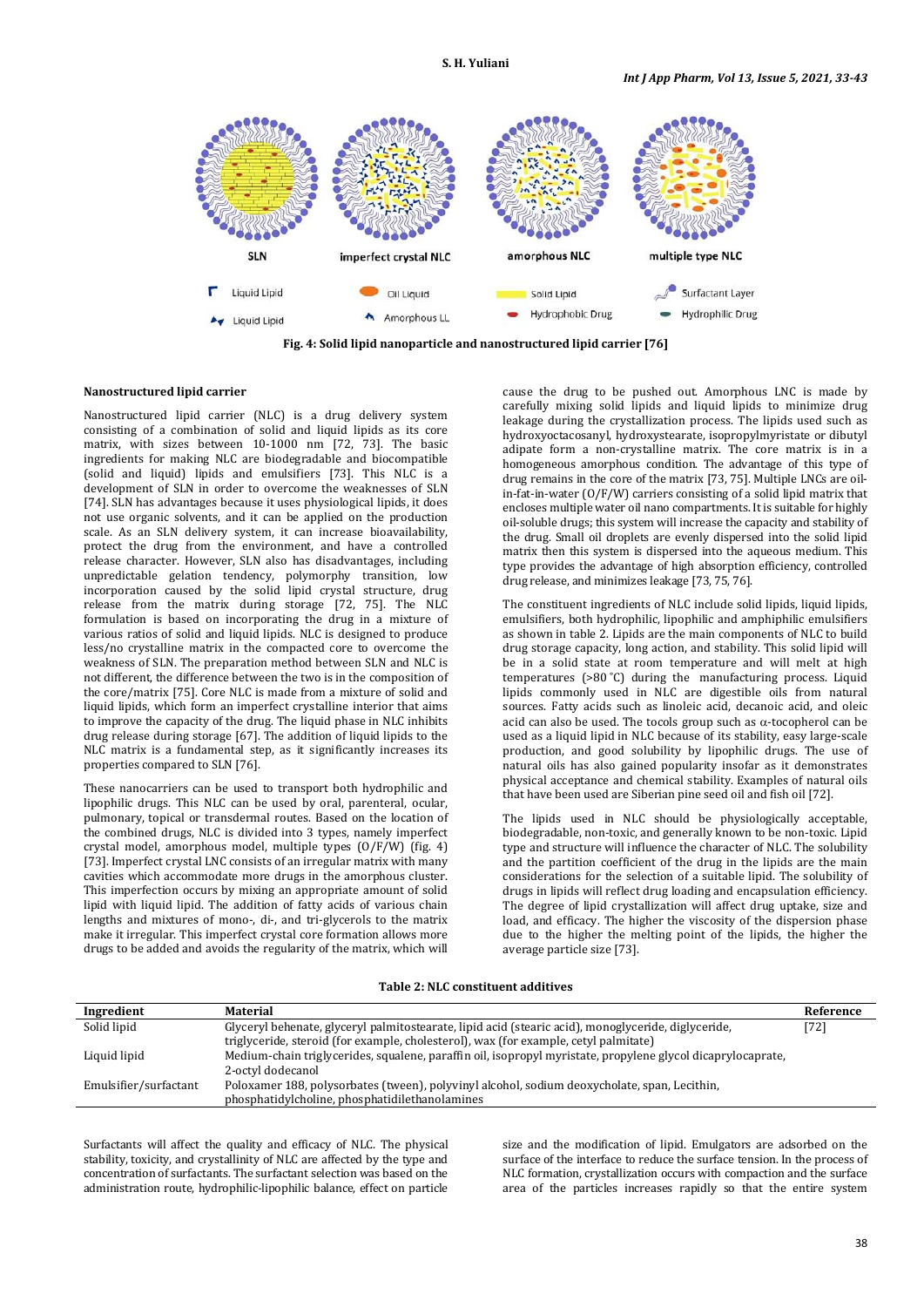becomes unstable because the surface tension increases rapidly. Therefore, surfactants are needed to reduce the interface stress in order to achieve a stable system. Modifying the composition of the surfactant system can result in a mismatch of the chemical components of the NLC, which results in system stability [73].

Lopinavir, an HIV antiretroviral, has been approved by the FDA as a cure for SARS-CoV-2 infection [69]. Khan *et al.* [77] studied the manufacture of NLC loaded lopinavir using the high-shear homogenization method. The resulting NLC was then dried in a freeze dryer using trehalose as a cryoprotectant. The resulting NLC loaded with lopinavir had a particle size of±286.8 nm and an absorption efficiency of±88.31. The increase in particle size after the 6-month stability study was only±40 nm. The bioavailability test of lopinavir NLC in male Wistar rats showed an increase of 6.98 times compared to the lopinavir suspension [77]. Meanwhile, Garg *et al.* [78] also conducted the NLC formulation of lopinavir with a hot-melt micro emulsification method using compritol 888 and oleic acid as a solid and liquid lipid. This study found that the AUC NLC profile increased 16.5 times while the biodistribution of lopinavir in the brain increased 2.8 times compared to plain lopinavir [78].

#### **Dendrimer**

Dendrimer is a globular macromolecule with an architecture consisting of three distinct domains: the central core, the branched mantle, and the corona with peripheral reactive functional groups. Dendrimer has a size of 1-100 nm [79]. The name dendrimer was introduced by Tomalia from two Latin words that is *dendros*, which means tree, and *meros*, which means part [80]. So that dendrimer can also be defined as a polymer group with high regularity, 3-dimensional shape, and is a functional polymer like a tree. In contrast to classical random coil polymers, dendrimers have a special architecture consisting of a central core, hyper-branch mantle/interior layer, corona with reactive group functional groups in the outermost branch unit [79, 81]. The central core consists of 1 atom or a group of atoms that have at least 2 chemical functionalities that can be bonded as branches. Interior layers are unit repetitions that have at least one branch where the repetitions are arranged in a geometrical progression to produce a series of concentric radial layers called generations (fig. 5). Corona is the outermost layer of macromolecules that determines the efficacy of nucleic acid complexes or trapped drugs [82].

Dendrimer is made in 2 ways, namely convergent and divergent. In the divergent method, the formation process starts from the central core, followed by the construction of one monomer layer or generation at a time. The central molecule interacts with a monomer molecule containing one reactive group and two (or more) inactive groups. On the other hand, in the convergent method, the dendrimer formation starts from the end group and ends at the centre. In this convergent approach, the outer branch surface subunit is reacted with a single fused unit having two (or more) associated active sites and a distal inactive site [82].



**Fig. 5: The structure of dendrimer [10]**

The dendrimer-making strategy causes the result to be monodisperse. The size of the dendrimer is determined by the number of generations; the more the number of generations, the bigger the size of the dendrimer. Polyamidoamide is one of the most widely used dendrimers where generation 1-10 goes up from 1.1 to 12.4 nm. The size of these dendrimer particles will affect their circulation time in the blood. Dendrimer has a multifunctional surface that allows it to modify solubility and its interactions with other molecules in a variety of environments. Modifications to the dendrimer surface will provide a great opportunity to increase drug solubility, increase biocompatibility and permeability in the cellular environment [83]. Many compounds that are strong candidates for a drug stop development because of their solubility in water. Dendrimer is a strong candidate to tackle this problem. The increase in water solubility is achieved in two ways, namely entrapment/encapsulation of the drug into the dendritic structure or drug interactions with the peripheral part of the dendrimer [84]. The complex formation in dendrimers occurs due to dispersion forces, hydrogen bonding, electrostatic interactions, or hydrophobic interactions. These interactions will determine the stability of the drug-dendrimer complex and the mechanism of drug uptake into cells [83].

The internal dendimer structure is hydrophobic due to hydrophobic interactions and hydrogen bonds in its formation; therefore, it is very suitable to encapsulate/absorb hydrophobic drugs. The higher the dendrimer generation, the more room to encapsulate the hydrophobic compounds. However, with the increasing number of dendrimer interior surface generation will decrease significantly due to "de genes dense packing" and structural folding. Apart from the advantages of dendrimer in increasing solubility, there are also disadvantages. One of the drawbacks of dendrimers is that if they are exposed to biological fluids, they may fail to control drug release due to their weak drug-dendrimer interaction [84].

In the development of antimicrobial drugs, various classes of dendrimers can be used as antimicrobial agents, drug delivery systems, and bacteriophobic coatings. The antimicrobial activity of dendrimer is closely related to the multivalency of the surface, which is determined by the tree-like structure and the abundance of active groups. The antibacterial activity of dendrimer depends on the interaction of positive dendrimer charge and negative charge on the bacterial membrane surface, its ability to penetrate the bacterial membrane, and the destruction of the lipid bilayer. Cationic dendrimers have high antimicrobial activity due to their positive charge [85].

Dendrimer also shows the activity as an antiviral. Dendrimer works as an antiviral by preventing viral binding to target cells or preventing viral genome replication. Dendrimer functionalized with sialic acid with a size similar to that of the influenza virus succeeded in inhibiting the host-virus interaction. This sialic acidfunctionalized dendrimer has better hemagglutination inhibition power than the monomeric sialic acid. Dendrimer polyamidoamine (PAMAM) functionalized with sialic acid is very effective against murine influenza pneumonitis infection. Dendrimeric polyanionic can inhibit HIV, HSV, and other viruses by targeting the viral life cycle and preventing viral binding to host cells [85]. Anionic dendrimer PAMAM and cationic dendrimer have been shown to increase antiviral activity The Middle East respiratory syndrome coronavirus (MERS-CoV) [86]. Polyamidoamine conjugated generation 4 sialic acid has also been shown to prevent H3N2 influenza pneumonitis virus infection [87]. Polyanionic carbosilane *in vitro* and *in vivo* showed activity against Herpes Simplex Virus (HSV) and human immunodeficiency virus (HIV) [85]. The positive charge of carbosilane dendrimers will interact with the negative charge of nucleic acids to form dendriplexes. This structure protects the nucleic acid content from degradation, thereby increasing its levels reaching the target cells. This method can be applied to RNAbased viruses such as SAR-CoV-2 [17].

#### **Inorganic nanoparticle**

Nanoparticles are divided into 2 major groups, namely organic nanoparticles and inorganic nanoparticles. Inorganic nanoparticles include mesoporous silica nanoparticles, silver nanoparticles (AgNPs), gold nanoparticles (AuNPs), carbon nanotubes and quantum dots. One of the advantages of inorganic nanoparticles over organic nanoparticles is that the modified surface can be adjusted and the size can be determined [88]. Among the inorganic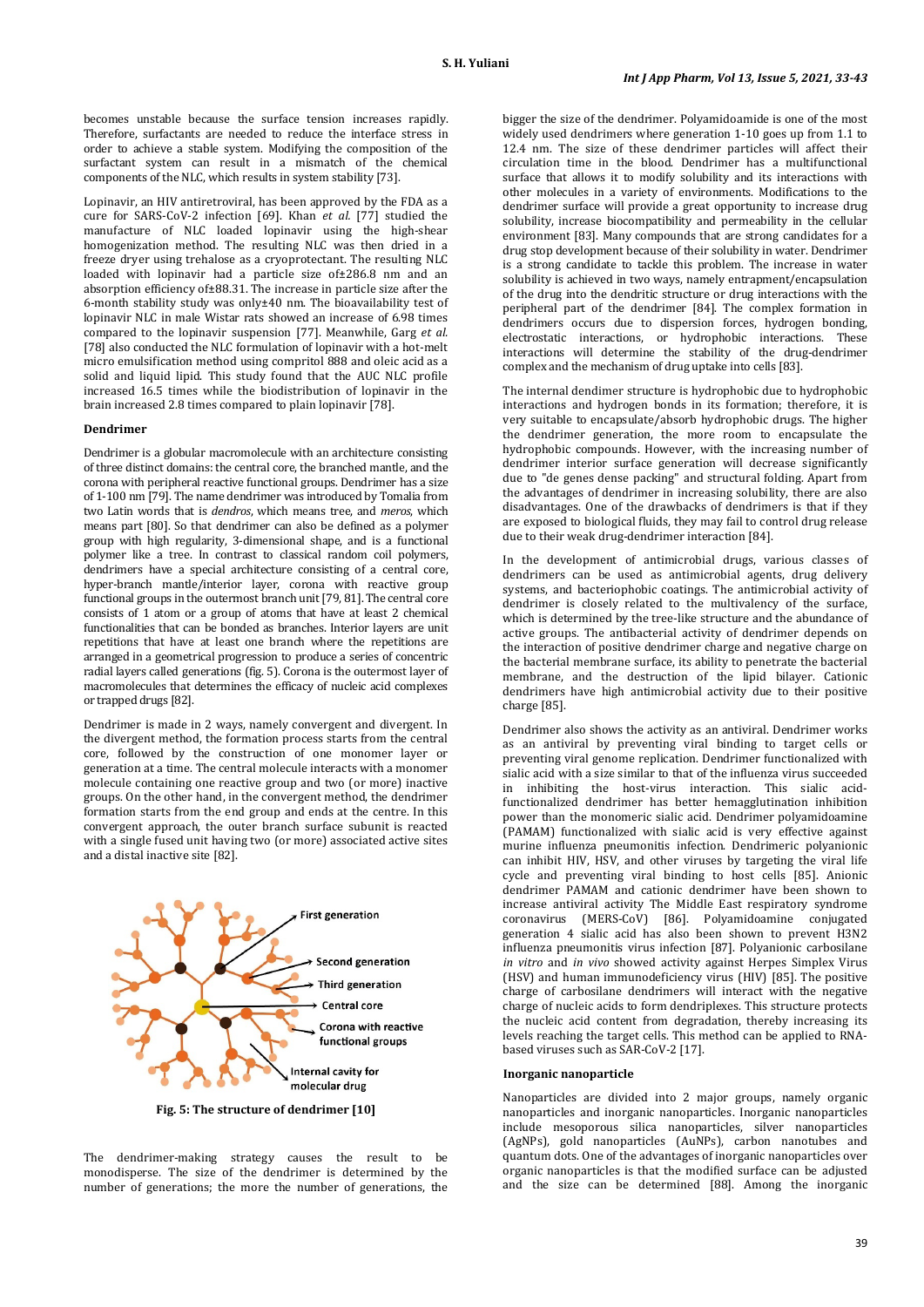nanoparticles or metallic nanoparticles, AgNPs and AuNPs showed high activity against viruses. These two types of metal nanoparticles have shown effectiveness against the influenza virus, HIV-1, HSV, and dengue virus type-1. The interaction of metallic nanoparticles and proteins on the viral surface occurs through the interaction of Kazimir and Van der Waals forces which make them inactive [62]. Metallic nanoparticles for drug delivery are solid colloidal particles with a particle size range of 10-1000 nm containing the drug dispersed in the polymeric carrier matrix, encapsulated in the polymeric shell, covalently bound or adsorbed on the particle surface or encapsulated on the structure [89]. Metallic nanoparticles have a size of 1-100 nm. Two methods to produce metallic nanoparticles are bottom-up (selfassembly) and top-down. The bottom-up method refers to the levelby-level nanoparticle constructions, while the top-down refers to the use of chemical or physical methods to decrease the particle size to the desired size [90].

Metallic nanoparticles synthesis can be carried out by 3 methods, namely physics, chemistry and biology. UV radiation, microwave irradiation, laser, photochemical, thermolytic, and sonochemical are physical methods of forming metal nanoparticles. This technique can prevent solvent contamination and generate monodisperse nanoparticles and uses a top-down approach. Synthesis occurs from metal atoms evaporation to rapid, controlled condensation where the metal atoms rearrange and gather to form small nanoparticles clusters. Chemical synthesis uses a bottom-up approach with techniques such as chemical vapour synthesis, sol-gel methods, hydrothermal synthesis, polyol synthesis, and microemulsions. The nanoparticles generated from this method can be determined in size, dimensions, composition and structure. Inorganic and organic solvents are often used as reducing sugars in this chemical synthesis. To prevent agglomeration, it is necessary to add a stabilizing agent. The biological synthesis method uses a bottom-up approach. This method requires biological organisms, including bacteria, viruses, algae, yeast, fungus, and plants. The advantages of this method are size and morphology can be determined, biocompatible can be produced on a large scale quickly, and ecofriendly [91].

AuNPs is widely preferred because of its excellent conductivity, flexible surface modification, biocompatibility, and simple manufacturing method. Another advantage is that AuNPs has unique physical and chemical properties, the gold core that is inert and nontoxic, photophysical properties, and versatility of function through thiol bonds. Photophysical properties can aid in efficient drug release at remote sites [90]. AuNPs is synthesized by chemical reduction of chloroauric acid (HAuCl4) using a reducing agent. AuNP has a size of 1-150 nm [92]. AuNPs is a red wine-colored solution. AuNPs has a variety of shapes, including spherical, multiple twined, hexagonal platelets, octahedral, sub-octahedral, decahedral, multiple twined isosahedral, tetrahedral, nanotriangel, nanoprism, nanorods, and irregular shape. The advantages of AuNPs are that it is nontoxic, has a high surface area and is readily modified with target molecules for biomedical purposes [93]. AuNPs has a negatively charged surface, this facilitates the functionalization of a wide variety of biomolecules such as drugs, genes and target ligands. Drug molecules can directly conjugate with AuNPs via ionic or covalent bonds or physical absorption [94].

AuNPs is able to reach and then enter cells that are used by the HIV as a replication site, such as macrophages, lymphocytes, and microendothelial cells. For this purpose, the thiol group is used as a linker between AuNPs and the drug Raltegravir. Raltegravir-linked AuNPs shows inhibition of HIV replication. AuNPs conjugated siRNA is more stable than free siRNA so that it has greater activity in inhibiting dengue virus replication [17].

AgNPs are metallic nanoparticles that are widely used as antivirals. Synthesis of AgNPs, as well as metallic nanoparticles, is carried out physically, chemically, and biologically. Biologically synthesis of AgNPs has become popular because it is cost-effective, simple and has a high yield. This biological synthesis is also friendly to the environment because it does not use hazardous or toxic materials. The advantage of this biological method is the use of biological sources as reducing agents, which makes the resulting AgNPs have high stability, short production time, and are ready to dissolve [95].

AgNPs is metallic nanoparticles that is most effective against bacteria, viruses, and other eukaryotic microorganisms, due to the silver's inhibition and bactericidal properties. In addition, it is also due to the fact that Ag has good conductivity, catalytic properties, and chemical stability. The mechanism of AgNPs as an antimicrobial is by releasing silver ions (increasing antimicrobial activity), damaging cell membranes and damaging DNA [91]. As an antiviral agent, AgNPs have 2 mechanisms, namely 1) it interacts with the surface of the virus and prevents the virus from sticking to the receptors; 2) AgNPs will bind to viral DNA or RNA, thereby inhibiting viral replication or propagation in the host cell [95].

Tannic acid-modified AgNPs have been shown to have antiviral activity against Herpes simplex virus type 2 (HSV-2). Tannic acidmodified AgNPs interact with viral glycoproteins and thus interfere with adherence to host cells [96]. The mechanism of action of chitosan-coated AgNPs as antiviral H1N1 influenza A is to prevent virus contact with host cells and interaction between AgNPs and viral glycoproteins. It is known that in this system, the size of the AgNPs determines the antiviral activity. The antiviral activity is getting stronger as the size of the AgNPs in the composite gets smaller [97]. AgNPs also have activity against Hepatitis B Virus (HBV) by reducing HBV DNA formation through the bond between HBV DNA and virions [96]. Sarkar in his opinion letter [98] stated that AgNPs have activity as antiviral SARS-CoV-2 with low side effects. The hypothesis of AgNPs as antiviral SARS-CoV-2 is through the binding of the virus S-glycoprotein with AgNPs so that it will inhibit the binding of the virus with ACE2 host cells; thus the virus cannot enter the host cell. Another possible mechanism is the release of Ag ions. The release of Ag ions will cause the environmental pH of the respiratory epithelium to decrease, the pH becomes more acidic and is not suitable for viruses [98].

# **CONCLUSION**

Nanoparticles are a drug delivery system that is suitable for use in antiviral drugs, including to treat SARS-CoV-2. Why is it appropriate? Because nanoparticles are able to improve the delivery of waterinsoluble antiviral drugs, increasing efficiency and minimizing side effects of antiviral drugs. The development of SARS-CoV-2 antiviral can be developed to target spike protein, ACE-2, TMRSS-2, 3CLpro, PLpro, and RdRp so that the drug becomes more effective and at the same time minimize drug toxicity. Nanoparticles can accommodate the need to develop these targeted drugs so that effective antiviral drugs can be produced and minimize side effects.

#### **ACKNOWLEDGEMENT**

The authors would like to express gratitude to Safri Sekti Wibowo for helping me to draw the picture in this article.

# **FUNDING**

Nil

# **AUTHOR CONTRIBUTION**

All the work have been carried out by me.

# **CONFLICT OF INTERESTS**

### Declared none

**REFERENCES**

- 1. Tarighi P, Eftekhari S, Chizari M, Sabernavaei M, Jafari D, Mirzabeigi P. A review of potential suggested drugs for coronavirus disease (COVID-19) treatment. Eur J Pharmacol 2021;895:173890.
- 2. Mukherjee S, Mazumder P, Joshi M, Joshi C, Dalvi SV, Kumar M. Biomedical application, drug delivery and metabolic pathway of antiviral nanotherapeutics for combating viral pandemic: a review. Environ Res 2020;191:110-9.
- 3. Carter DC, Wright B, Jerome WG, Rose JP, Wilson E. A unique protein self-assembling nanoparticle with significant advantages in vaccine development and production. J Nanomater 2020. https://doi.org/10.1155/2020/4297937
- 4. Huang F, Li Y, Leung ELH, Liu X, Liu K, Wang Q, *et al.* A review of therapeutic agents and Chinese herbal medicines against SARS-COV-2 (COVID-19). Pharmacol Res 2020;158:104929.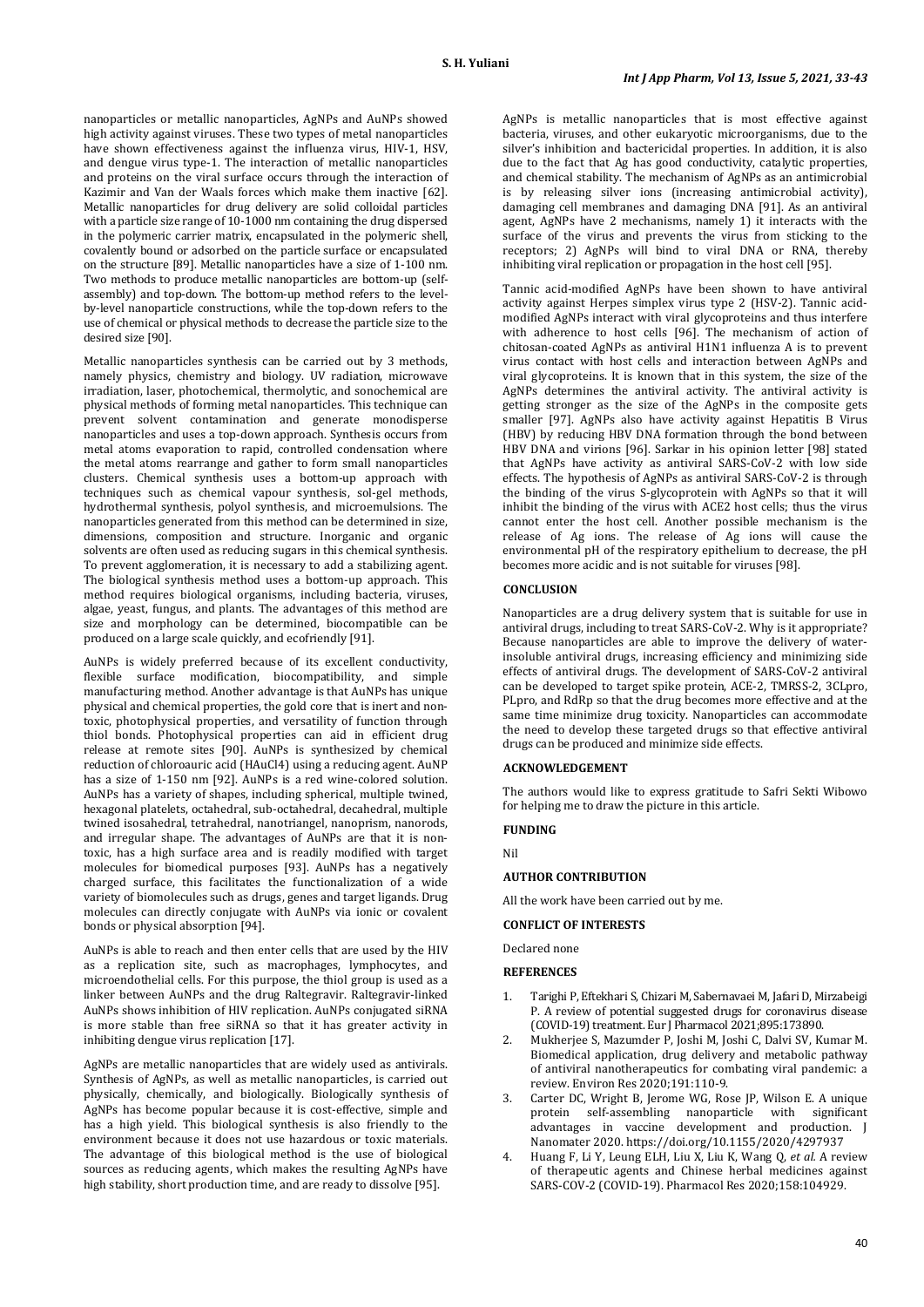- 5. Walls AC, Park YJ, Tortorici MA, Wall A, McGuire AT, Veesler D. Structure, function, and antigenicity of the SARS-CoV-2 spike glycoprotein. Cell 2020;180:281–92.
- 6. Mehta M, Prasher P, Sharma M, Shastri MD, Khurana N, Vyas M, *et al.* Advanced drug delivery systems can assist in targeting coronavirus disease (COVID-19): a hypothesis. Med Hypotheses 2020;144:110254.
- 7. Lam S, Lombardi A, Ouanounou A. COVID-19: a review of the proposed pharmacological treatments. Eur J Pharmacol 2020;886:1–5.
- 8. Alavi M, Asare Addo K, Nokhodchi A. Lectin protein as a promising component to functionalize micelles, liposomes and lipid nps against coronavirus. Biomedicines 2020;8:1–16.
- Zumla A, Chan JFW, Azhar EI, Hui DSC, Yuen KY. Coronavirusesdrug discovery and therapeutic options. Nat Rev Drug Discovery 2016;15:327–47.
- 10. Chan Y, Ng SW, Mehta M, Anand K, Kumar Singh S, Gupta G, *et al.* Advanced drug delivery systems can assist in managing influenza virus infection: a hypothesis. Med Hypotheses 2020;144:110298.
- 11. Cojocaru FD, Botezat D, Gardikiotis I, Uritu CM, Dodi G, Trandafir L, et al. Nanomaterials designed for antiviral drug delivery transport across biological barriers. Pharmaceutics 2020;12:1–34.
- 12. Canta F, Marrone R, Bonora S, D'Avolio A, Sciandra M, Sinicco A, *et al.* Pharmacokinetics and hepatotoxicity of lopinavir/ritonavir in non-cirrhotic HIV and hepatitis C virus (HCV) co-infected patients. J Antimicrob Chemother 2005;55:280–1.
- 13. Liu J, Cao R, Xu M, Wang X, Zhang H, Hu H, *et al.* Hydroxychloroquine, a less toxic derivative of chloroquine, is effective in inhibiting SARS-CoV-2 infection *in vitro*. Cell Discovery 2020;6:6–9.
- 14. Sahakijpijarn S, Moon C, Koleng JJ, Williams RO. Development of remdesivir as a dry powder for inhalation by thin film freezing. bioRxiv 2020;12:1–28.
- 15. Singh M, Kaur R, Rajput R, Agarwal S, Kumar S, Sharma M, *et al.* Analysis of process and formulation variables on chitosan based losartan potassium nanoparticles: preparation, validation and *in vitro* release kinetics. Recent Innov Chem Eng (Formerly Recent Patents Chem Eng) 2019;13:41–54.
- 16. Sharun K, Shyamkumar TS, Aneesha VA, Dhama K, Pawde AM, Pal A. Current therapeutic applications and pharmacokinetic modulations of ivermectin. Vet World 2019;12:1204–11.
- 17. Augustine R, Ashkenazi DL, Arzi RS, Zlobin V, Shofti R, Sosnik A. Nanoparticle-in-microparticle oral drug delivery system of a clinically relevant darunavir/ritonavir antiretroviral darunavir/ritonavir combination. Acta Biomater 2018;74:344–59.
- 18. Maus A, Strait L, Zhu D. Nanoparticles as delivery vehicles for antiviral therapeutic drugs. Eng Regen 2021;2:31–46.
- 19. Joseph SK, MAA, Thomas S, Nair SC. State-of-the-art nanotechnology-based drug delivery strategies to combat covid-19. Int J Appl Pharm 2021;13:18–29.
- 20. Li T, Zhang T, Gu Y, Li S, Xia N. Current progress and challenges in the design and development of a successful COVID-19 vaccine. Fundam Res 2021;1:139–50.
- 21. Hempel T, Raich L, Olsson S, Azouz NP, Klingler AM, Hoffmann M, *et al.* Molecular mechanism of inhibiting the SARS-CoV-2 cell entry facilitator TMPRSS2 with camostat and nafamostat. Chem Sci 2021;12:983–92.
- 22. Ragia G, Manolopoulos VG. Inhibition of SARS-CoV-2 entry through the ACE2/TMPRSS2 pathway: a promising approach for uncovering early COVID-19 drug therapies. Eur J Clin Pharmacol 2020;76:1623–30.
- 23. Hoffmann M, Hofmann Winkler H, Smith JC, Kruger N, Arora P, Sorensen LK, *et al.* Camostat mesylate inhibits SARS-CoV-2 activation by TMPRSS2-related proteases and its metabolite GBPA exerts antiviral activity. EBioMedicine 2021;65. DOI:10.1101/2020.08.05.237651
- 24. Yao X, Ye F, Zhang M, Cui C, Huang B, Niu P, *et al. In vitro* antiviral activity and projection of optimized dosing design of hydroxychloroquine for the treatment of severe acute respiratory syndrome coronavirus 2 (SARS-CoV-2). Clin Infect Dis 2020;71:732-9.
- 25. Uzunova K, Filipova E, Pavlova V, Vekov T. Insights into antiviral mechanisms of remdesivir, lopinavir/ritonavir and

chloroquine/hydroxychloroquine affecting the new SARS-CoV-2. Biomed Pharmacother 2020;131:110668.

- 26. Zhang J, Ma X, Yu F, Liu J, Zou F, Pan T, *et al.* Teocoplanin potently blocks the cell entry of 2019-nCoV. BioRxiv 2020.
- 27. Du YX, Chen XP. Favipiravir: pharmacokinetics and concerns about clinical trials for 2019-nCoV infection. Clin Pharmacol Ther 2020;108:242–7.
- Khanal P. Remdesivir for COVID-19 treatment: mechanism of action, synthesis, and clinical trials. World J Pharm Pharm Sci 2020;9:1062–8.
- 29. Khalili JS, Zhu H, Mak NSA, Yan Y, Zhu Y. Novel coronavirus treatment with ribavirin: Groundwork for an evaluation concerning COVID-19. J Med Virol 2020;92:740–6.
- Caly L, Druce JD, Catton MG, Jans DA, Wagstaff KM. The FDAapproved drug ivermectin inhibits the replication of SARS-CoV-2 *in vitro*. Antiviral Res 2020;178:3–6.
- 31. Palmer J, Dobrovolny HM, Beauchemin CAA. The *in vivo* efficacy of neuraminidase inhibitors cannot be determined from the decay rates of influenza viral titers observed in the treated patients. Sci Rep 2017;7:1-12.
- Pant S, Singh M, Ravichandiran V, Murty USN, Srivastava HK. Peptide-like and small-molecule inhibitors against covid-19. J Biomol Struct Dyn 2020;39:1–10.
- 33. Mahmoud DB, Shitu Z, Mostafa A. Drug repurposing of nitazoxanide: can it be an effective therapy for COVID-19? J Genet Eng Biotechnol 2020;18:35.
- 34. Lokhande AS, Devarajan PV. A review on possible mechanistic insights of nitazoxanide for repurposing in COVID-19. Eur J Pharmacol 2021;891:173748.
- 35. Kiplin Guy R, DiPaola RS, Romanelli F, Dutch RE. Rapid repurposing of drugs for COVID-19. Science 2020;368:829–30.
- 36. Zhou Y, Wang F, Tang J, Nussinov R, Cheng F. Artificial intelligence in COVID-19 drug repurposing. Lancet Digit Heal 2020;2:667–76.
- 37. Parvathaneni V, Gupta V. Utilizing drug repurposing against COVID-19–Efficacy, limitations, and challenges. Life Sci 2020;259:118275.
- 38. Cai Q, Yang M, Liu D, Chen J, Shu D, Xia J, *et al.* Experimental treatment with favipiravir for COVID-19:An open-label control study. Engineering 2020;6:1192–8.
- 39. Li Y, Xie Z, Lin W, Cai W, Wen C, Guan Y, *et al.* An exploratory randomized controlled study on the efficacy and safety of lopinavir/ritonavir or arbidol treating adult patients hospitalized with mild/moderate COVID-19 (ELACOI). medRxiv 2020;1–33. https://doi.org/10.1101/2020.03.19.20038984
- 40. Buzea C, Pacheco II, Robbie K. Nanomaterials and nanoparticles: sources and toxicity. Biointerphases 2007;2:17–71.
- 41. Reverchon E, Adami R. Nanomaterials and supercritical fluids. J Supercrit Fluids 2006;37:1–22.
- Jahangirian H, Lemraski EG, Webster TJ, Rafiee Moghaddam R, Abdollahi Y. A review of drug delivery systems based on nanotechnology and green chemistry: green nanomedicine. Int J Nanomed 2017;12:2957–78.
- 43. Din Fud W, Aman A, Ullah I, Qureshi OS, Mustapha O*.* Effective use of nanocarriers as drug delivery systems for the treatment of selected tumors. Int J Nanomed 2017;12:7291–309.
- 44. Chowdhury A, Kunjiappan S, Panneerselvam T, Somasundaram B, Bhattacharjee C. Nanotechnology and nano carrier-based approaches on the treatment of degenerative diseases. Int Nano Lett 2017;7:91–122.
- 45. Banerjee R. Nanotechnology in drug delivery: present status and a glimpse into the future. Ther Delivery 2018;9:231–2.
- 46. Abed SN, Deb PK, Surchi HS, Kokaz SF, Jamal SM, Bandopadhyay S, *et al.* Nanocarriers in different preclinical and clinical stages. In: Basic fundamentals of drug delivery. Elsevier Inc; 2018. p. 685–731.
- 47. Rizvi SAA, Saleh AM. Applications of nanoparticle systems in drug delivery technology. Saudi Pharm J 2018;26:64–70.
- 48. Daraee H, Etemadi A, Kouhi M, Alimirzalu S, Akbarzadeh A. Application of liposomes in medicine and drug delivery. Artif Cells Nanomed Biotechnol 2016;44:381–91.
- 49. Akbarzadeh A, Rezaei Sadabady R, Davaran S, Joo SW, Zarghami N, Hanifehpour Y, *et al.* Liposome: classification, preparation, and applications. Nanoscale Res Lett 2013;8:1.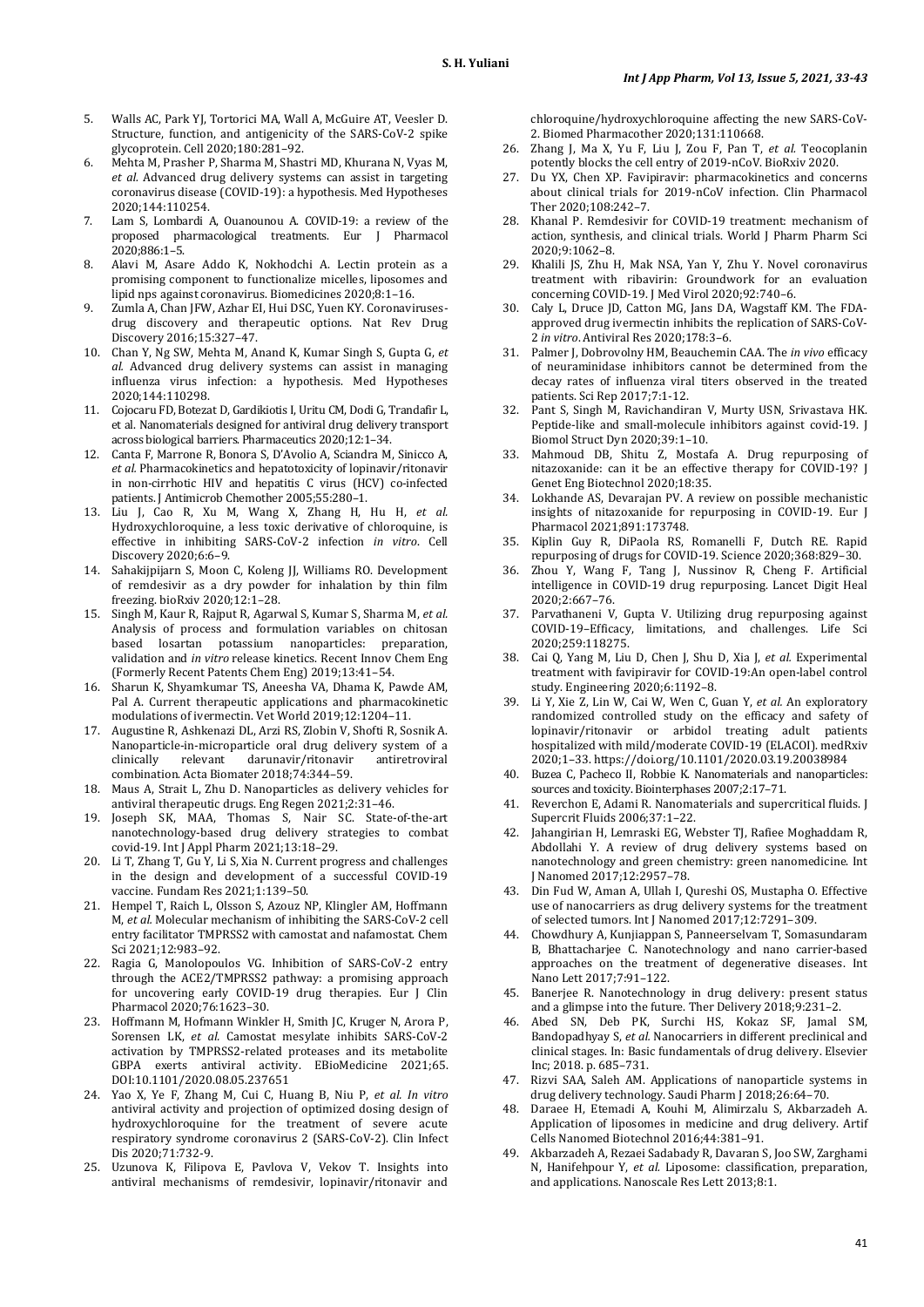- 50. Milovanovic M, Arsenijevic A, Milovanovic J, Kanjevac T, Arsenijevic N. Nanoparticles in antiviral therapy. Antimicrob Nanoarchitectonics 2017;383–410. https://doi.org/10.1016/B978-0-323-52733-0.00014-8
- 51. Croci R, Bottaro E, Chan KWK, Watanabe S, Pezzullo M, Mastrangelo E, *et al.* Liposomal systems as nanocarriers for the antiviral agent ivermecting link and Biomater 2016 antiviral agent ivermectin. Int J Biomater DOI:10.1155/2016/8043983
- 52. Yang KC, Lin JC, Tsai HH, Hsu CY, Shih V, Hu CMJ. Nanotechnology advances in pathogen-and host-targeted antiviral delivery: multipronged therapeutic intervention for pandemic control. Drug Delivery Transl Res 2021;11:1420-37.
- 53. Serrano G, Kochergina I, Albors A, Diaz E, Oroval M, Hueso G, *et al.* Liposomal lactoferrin as potential preventative and cure for COVID-19. Int J Res Heal Sci 2020;8:8–15.
- 54. Tai TT, Wu TJ, Wu HD, Tsai YC, Wang HT, Wang AM, *et al.* A strategy to treat COVID-19 disease with targeted delivery of inhalable liposomal hydroxychloroquine: a preclinical pharmacokinetic study. Clin Transl Sci 2021;14:132–6.<br>Torchilin VP. Micellar nanocarriers: pharmaceutical
- 55. Torchilin VP. Micellar nanocarriers: perspectives. Pharm Res 2007;24:1–16.
- 56. Lembo D, Cavalli R. Nanoparticulate delivery systems for antiviral drugs. Antivir Chem Chemother 2010;21:53–70.
- 57. Sawdon AJ, Peng CA. Polymeric micelles for acyclovir drug delivery. Colloids Surf B 2014;122:738–45.
- 58. Baker VS. Acyclovir for SARS-CoV-2: a clinical practice old drug with a new purpose. Clin Pract 2021;18:1584–92.
- 59. Craparo EF, Triolo D, Pitarresi G, Giammona G, Cavallaro G. Galactosylated micelles for a ribavirin prodrug targeting to hepatocytes. Biomacromolecules 2013;14:1838–49.
- 60. Liang L, Ahamed A, Ge L, Fu X, Lisak G. Advances in antiviral material development. Chempluschem 2020;85:2105–28.
- 61. Govender T, Ojewole E, Naidoo P, Mackraj I. Polymeric nanoparticles for enhancing antiretroviral drug therapy. Drug Delivery 2008;15:493–501.
- 62. Chakravarty M, Vora A. Nanotechnology-based antiviral therapeutics. Drug Delivery Transl Res 2020;3:1–40.
- 63. Torchilin VP. Multifunctional nanocarriers. Adv Drug Delivery Rev 2012;64 Suppl 1:302–15.
- 64. Abo Zeid Y, Garnett MC. Polymer nanoparticle as a delivery system for ribavirin: Do nanoparticle avoid uptake by red blood cells? J Drug Delivery Sci Technol 2020;56:101552.
- 65. Wu LS, Rower JE, Burton JR, Anderson PL, Hammond KP, Baouchi Mokrane F, *et al.* Population pharmacokinetic modeling of plasma and intracellular ribavirin concentrations in patients with chronic hepatitis C virus infection. Antimicrob Agents Chemother 2015;59:2179–88.
- 66. Duan Y, Dhar A, Patel C, Khimani M, Neogi S, Sharma P, et al. A brief review on solid lipid nanoparticles: Part and parcel of contemporary drug delivery systems. RSC Adv 2020;10:26777–91.
- 67. Thi TTH, Suys EJA, Lee JS, Nguyen DH, Park KD, Truong NP. Lipid-based nanoparticles in the clinic and clinical trials: from cancer nanomedicine to COVID-19 vaccines. Vaccines 2021;9:359.
- 68. Basha SK, Dhandayuthabani R, Muzammil MS, Kumari VS. Solid lipid nanoparticles for oral drug delivery. In: Materials Today: Proceedings. Elsevier Ltd; 2020. p. 313–24.
- 69. Kiran S, Pindiprolu SS, Phani CS, Sampath V, Golla K. Pulmonary delivery of nanostructured lipid carriers for effective repurposing of salinomycin as an antiviral agent. Med Hypotheses 2020;143:19–22.
- 70. Ravi PR, Vats R, Dalal V, Murthy AN. A hybrid design to optimize the preparation of lopinavir-loaded solid lipid nanoparticles and comparative pharmacokinetic evaluation with marketed lopinavir/ritonavir coformulation. J Pharm Pharmacol 2014;66:912–26.
- 71. Javan F, Vatanara A, Azadmanesh K, Nabi Meibodi M, Shakouri M. Encapsulation of ritonavir in solid lipid nanoparticles: *in vitro* anti-HIV-1 activity using lentiviral particles. J Pharm Pharmacol 2017;69:1002–9.
- 72. Fang CL, A Al-Suwayeh S, Fang JY. Nanostructured lipid carriers (NLCs) for drug delivery and targeting. Recent Pat Nanotechnol 2013;7:41–55.
- 73. Chauhan I, Yasir M, Verma M, Singh AP. Nanostructured lipid carriers: a groundbreaking approach for transdermal drug delivery. Adv Pharm Bull 2020;10:150–65.
- 74. Garcia Pinel B, Porras Alcala C, Ortega Rodriguez A, Sarabia F, Prados J, Melguizo C, *et al.* Lipid-based nanoparticles: application and recent advances in cancer treatment. Nanomaterials 2019;9:1–23.
- 75. Salvi VR, Pawar P. Nanostructured lipid carriers (NLC) system: a novel drug targeting carrier. J Drug Delivery Sci Technol 2019;51:255–67.
- 76. Haider M, Abdin SM, Kamal L, Orive G. Nanostructured lipid carriers for delivery of chemotherapeutics: a review. Pharmaceutics 2020;12:228.
- 77. Khan AA, Mudassir J, Akhtar S, Murugaiyah V, Darwis Y. Freezedried lopinavir-loaded nanostructured lipid carriers for enhanced cellular uptake and bioavailability: statistical optimization, *in vitro* and *in vivo* evaluations. Pharmaceutics 2019;11:1–19.
- 78. Garg B, Beg S, Kumar R, Katare OP, Singh B. Nanostructured lipidic carriers of lopinavir for effective management of HIVassociated neurocognitive disorder. J Drug Delivery Sci Technol 2019;53:101220.
- 79. Franiak Pietryga I, Ziemba B, Messmer B, Skowronska Krawczyk. Dendrimer as drug nanocarriers: the future of gene therapy and targeted therapies in cancer. In: Dendrimer: Fundamental and Applications; 2013. p. 137–44.
- 80. Caminade AM, Turrin CO. Dendrimers for drug delivery. J Mater Chem B 2014;23:1–12.
- 81. Chauhan AS. Dendrimers for drug delivery. Molecules 2018;23:938.
- 82. Nimesh S. Gene therapy. 1st ed. Cambridge, UK: Woodhead Publishing; 2013.
- 83. Sandoval Yanez C, Rodriguez CC. Dendrimers: amazing platforms for bioactive molecule delivery systems. Materials (Basel) 2020;13:1–20.
- 84. Choudhary S, Gupta L, Rani S, Dave K, Gupta U. Impact of dendrimers on the solubility of hydrophobic drug molecules. Front Pharmacol 2017;8:1–23.
- 85. Falanga A, Del Genio V, Galdiero S. Peptides and dendrimers: how to combat viral and bacterial infections. Pharmaceutics 2021;13:1–23.
- 86. Kandeel M, Al-Taher A, Park BK, Kwon HJ, Al-Nazawi M. A pilot study of the antiviral activity of anionic and cationic polyamidoamine dendrimers against the Middle East respiratory syndrome coronavirus. J Med Virol 2020;92:1665– 70.
- 87. Filipezak N, Yalamarty SSK, Li X, Parveen F, Torchilin V. Developments in treatment methodologies using dendrimers for Infectious diseases. Molecules 2021;26:1-32.
- 88. Li W, Cao Z, Liu R, Liu L, Li H, Li X, *et al.* AuNPs as an important inorganic nanoparticle applied in drug carrier systems. Artif Cells Nanomed Biotechnol 2019;47:4222–33.
- 89. Ahmad MZ, Akhter S, Jain GK, Rahman M, Pathan SA, Ahmad FJ, *et al.* Metallic nanoparticles: technology overview and drug delivery applications in oncology. Expert Opin Drug Delivery 2010;7:927–42.
- 90. Singh L, Kruger HG, Maguire GEM, Govender T, Parboosing R. The role of nanotechnology in the treatment of viral infections. Ther Adv Infect Dis 2017;4:105–31.
- 91. Maduray K, Parboosing R. Metal nanoparticles: a promising treatment for viral and arboviral infections. Biol Trace Elem Res 2020;7:1-18.
- 92. Ajnai G, Chiu A, Kan T, Cheng CC, Tsai TH, Chang J. Trends of gold nanoparticle-based drug delivery system in cancer therapy. J Exp Clin Med 2014;6:172–8.
- 93. Khan AK, Rashid R, Murtaza G, Zahra A. Gold nanoparticles: synthesis and applications in drug delivery. Trop J Pharm Res 2014;13:1169–77.
- 94. Kong FY, Zhang JW, Li RF, Wang ZX, Wang WJ, Wang W. Unique roles of gold nanoparticles in drug delivery, targeting and imaging applications. Molecules 2017;22:1445.
- 95. Salleh A, Naomi R, Utami ND, Mohammad AW, Mahmoudi E, Mustafa N, *et al.* The potential of silver nanoparticles for